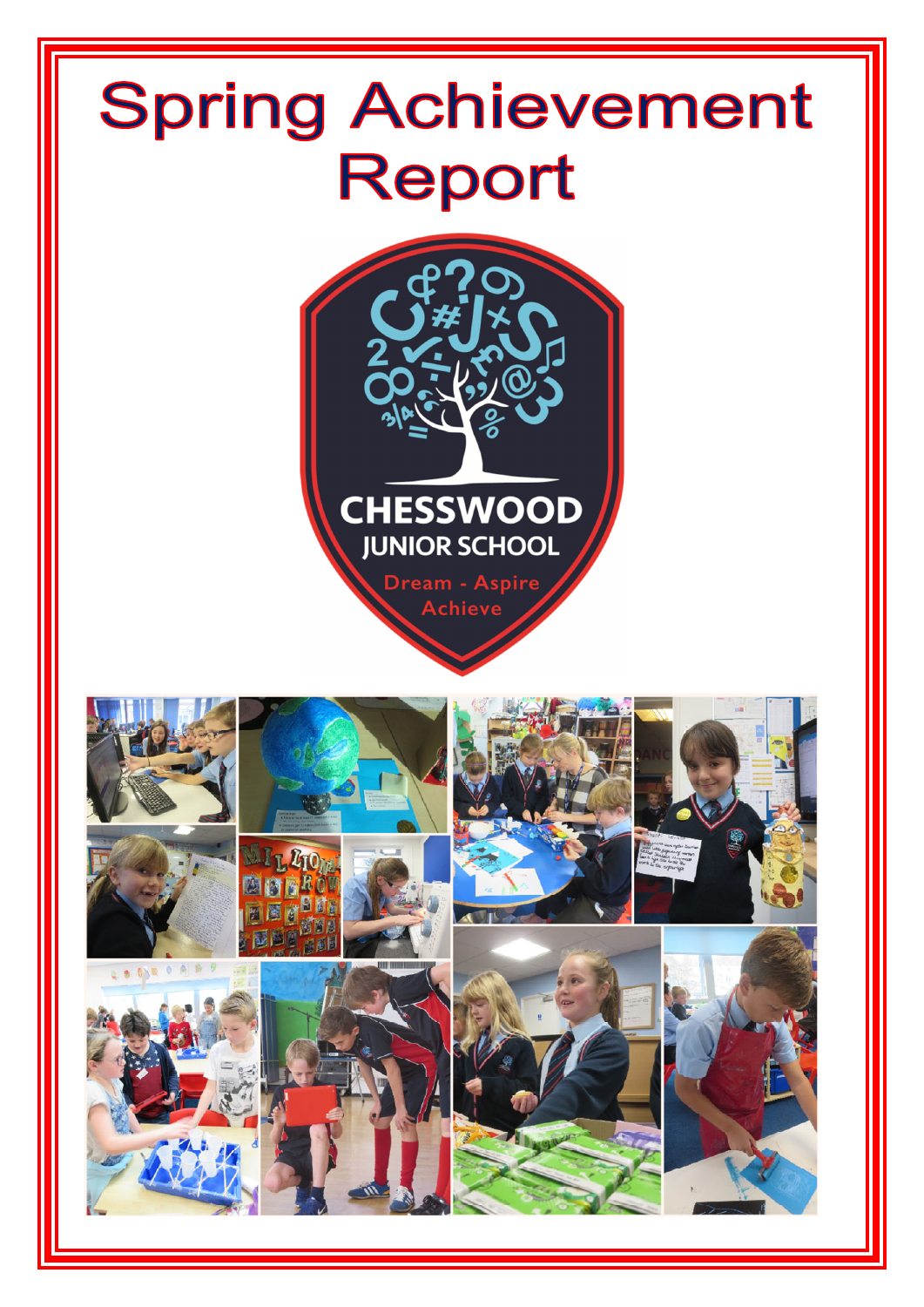

# **Chesswood Junior School Spring Achievement Report**



| 1. |              |  |  |
|----|--------------|--|--|
| 2. |              |  |  |
| 3. |              |  |  |
| 4. |              |  |  |
|    |              |  |  |
| 5. |              |  |  |
| 6. |              |  |  |
|    |              |  |  |
| 7. |              |  |  |
| 8. |              |  |  |
|    | 8.1.         |  |  |
| 9. |              |  |  |
|    | 9.1.         |  |  |
|    | 9.2.<br>9.3. |  |  |
|    |              |  |  |

# **1. Introduction**

This report is intended for parents information and not to be shared openly with children, although we recognise this is a family decision. We recommend parents read, reflect and understand the content of the report to pick out some areas for praise and encouragement and some areas to focus on taking the next steps to improve with their child.

The autumn achievement report is the first full report of the year and includes four core areas of information:

- Personal Contextual e.g. attendance, punctuality, pupil premium status, behaviour and engagement
- Teacher Assessment i.e. performance noted within the classroom, not test based
- Summative Test Outcomes i.e. results from specific standardised tests
- Wider indicators Accelerated reader, IXL and TT rockstars

In addition to this guide, parents may wish to refer to

#### *Termly Report Overview Guidance*

https://www.chesswood.w-sussex.sch.uk/page/?title=Assessment&pid=150&action=saved

This document provides specific guidance for each section of the school report, indicating what the section contains and how is could be interpreted.

#### *Securing Consistent Teacher Judgements*

the 'Securing Consistent Teacher Judgements' document: https://www.chesswood.wsussex.sch.uk/page/?title=Consistent+Teacher+Judgements&pid=155. The document sets out the range of options in each area alongside the guidance for specific judgements e.g. behaviour and engagement; teacher assessment judgements; IXL skills that must be mastered to gain different Jedi status within our reward programme; likewise, the number of words that must be banked within the accelerated reader platform to gain different Jedi status.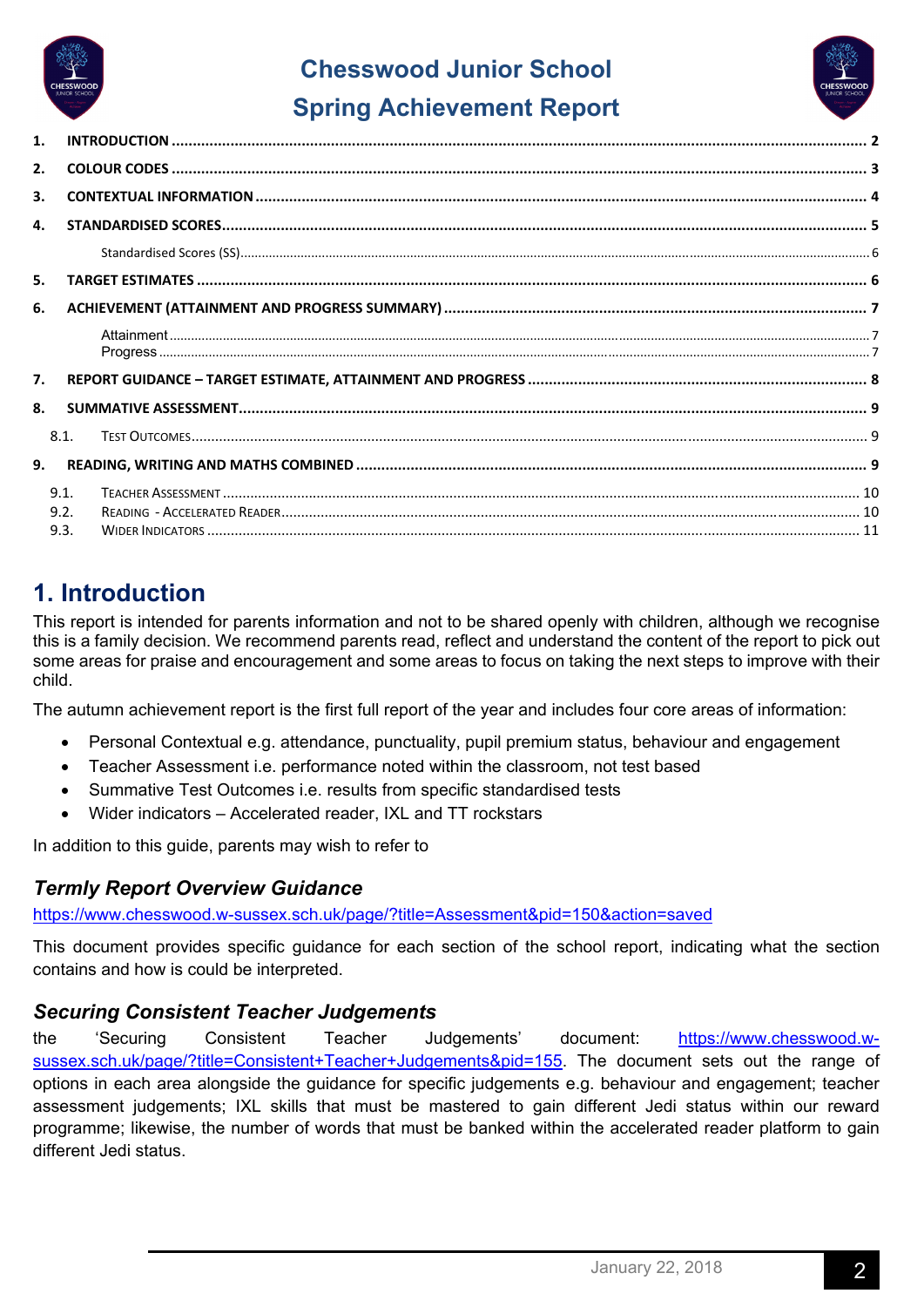



# **Spring Achievement Report**

# **2. Colour Codes**

To provide a quick understanding of the information and risk analysis presented within the report we have used colour codes in many of the categories. Broadly the colour codes<sup>1</sup>, in any category can be understood using the quide below:

| 1. When you see these colours below                                          |           |             |                           |                   |                               |
|------------------------------------------------------------------------------|-----------|-------------|---------------------------|-------------------|-------------------------------|
| 2. They tell you current outcomes in<br>relation to age related expectations | Above     | In Line     | Working<br><b>Towards</b> | <b>Below</b>      | <b>Below</b>                  |
| 3. Standardised Scores (SS)                                                  | $120+$    | $119 - 100$ | $99 - 85$                 | 84-76             | < 75                          |
| 4. Broadly translated, they mean                                             | Fantastic | Good Job    | There is<br>work to do!   | Priority<br>Focus | <b>High Priority</b><br>Focus |

**The colour codes above are NOT intended to alarm or upset (we are aware they sometimes do – please contact your child's class teacher, who will provide help, guidance and support – or refer to a member of staff who can, if this is the case), neither do they indicate a failure of any kind. So DO NOT panic, DO NOT worry, reflect on the information available and consider where things are going well and where things could improve. After that, consider what practical next steps are needed.**

They are included to identify the current position against typical expectations for the age group and for individual children. They are expected to empower a family with their child, in partnership with the school, to prioritise time and energy and take the next steps toward improvement. It is also important to note that different children have different expectations particularly with regard to expected attainment, therefore the colour coding is also relative to expectations of the child.

<sup>&</sup>lt;sup>1</sup> This does not apply to House colours!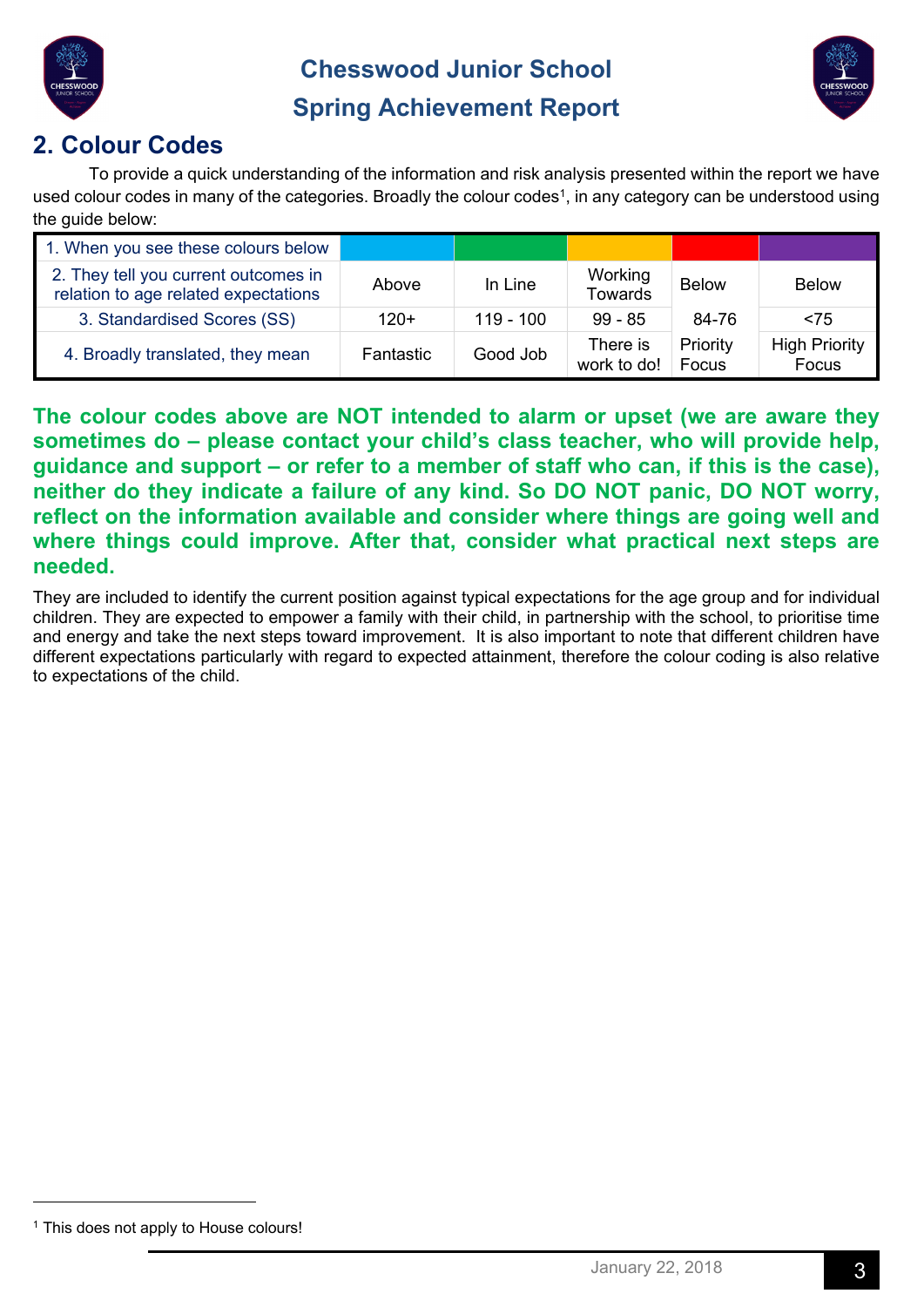



# **Spring Achievement Report**

#### **3. Contextual Information**

The areas identified below each have the ability to elevate or frustrate children achievement. We therefore include these on the parent report. Any areas falling below the normal range (indicated by colours) may need to be addressed before or at the same time as learning support in order that achievement can be successful i.e. if behaviour is challenging and attendance at school falls below 96% then this combination is likely to impact negatively on learning. It is important for families to look at achievement and context together, especially were improvement is needed.

| Current<br>free                 | If you believe your child might be eligible please visit the following website to check the criteria: |
|---------------------------------|-------------------------------------------------------------------------------------------------------|
| school meals                    | https://www.gov.uk/apply-free-school-meals                                                            |
| Ever 6 FSM                      | Any child whom has been eligible for free school meals within the past six years will be              |
|                                 | considered for additional support.                                                                    |
| <b>Pupil Premium</b>            | Funding to support disadvantaged children including children registered for free school meals         |
|                                 | now or in the past six years; children ever in care or adopted within United Kingdom or children      |
|                                 | of service personnel. The majority of children registered as pupil premium will need to form of       |
|                                 | support.                                                                                              |
|                                 | To find out more please visit:                                                                        |
|                                 | https://www.chesswood.w-sussex.sch.uk/page/?title=Pupil+Premium+Reports&pid=23                        |
|                                 | Children Looked after, SGO and adoption:                                                              |
|                                 | https://www.chesswood.w-sussex.sch.uk/page/?title=Children+Looked+After+and+Adoption&pid=239          |
| Current                         | Given the impact of COVID individual attendance figures are likely to be distorted in some            |
| Attendance %                    | cases. Percentage attendance since September is recorded here. The minimum expected                   |
|                                 | attendance for any child is 96% (7.6 days absent per year). Below that level, it is likely that       |
|                                 | achievement will be increasingly frustrated.                                                          |
| Persistent                      | The national definition identifies 10% absence as persistent. Absence above this can become           |
| Absence                         | barrier<br>information:<br>significant<br>to<br>learning.<br>Further<br>а                             |
|                                 | https://www.gov.uk/government/publications/absence-statistics-guide                                   |
| Attendance<br>$\qquad \qquad -$ | Attendance rates are compared between academic years to ensure parents are well informed              |
| Last year<br>&                  | about attendance over time. COVID absence essentially makes comparison unreliable,                    |
| difference                      | information included for reference only.                                                              |
| Unauthorised                    | The proportion of time your child has been away from school, since September, without                 |
| Absence (%)                     | authorization. For the vast majority of children this will remain at 0%                               |
| Punctuality                     | This is the number of times your child has been recorded as late. Typically, this is arriving after   |
| Lates                           | 8:50 a.m. For the vast majority of children this will remain at 0. Like you, we expect children to    |
|                                 | build good habits as required in the working world, and enjoy a cohesive school experience at         |
|                                 | all times, therefore any more than a handful of late arrivals (1or2), without exceptional reason      |
|                                 | or agreement, is eroding those good habits.                                                           |
| <b>SEN Status</b>               | The vast majority of children will have 'No SEN' (Special Educational Needs). However, they           |
|                                 | may be recorded at the initial SEN stage of 'School Support'. If there are severe and complex         |
|                                 | needs an 'EHCP' (Education and Health Care Plan) may have been secured. Parents will                  |
|                                 | already be aware of this status via the Special Educational Needs and Disabilities Co-ordinator       |
|                                 | (SENDCO). If registered - All 'Pupil Passports' are stored within your parent portal directory        |
|                                 | and are available to read and download from there.                                                    |
| <b>Typical</b>                  | Based on the behaviour your child typically demonstrates within the classroom and at free             |
| Behaviour                       | times such as play and lunch. This is a rounded judgement shared without fear or favour, on           |
|                                 | that basis in response to behaviour that is less than good the focus should be on next step to        |
|                                 | improve rather than debate the judgement.                                                             |
| <b>Typical</b>                  | The teacher view of your child's typical engagement, motivation and enthusiasm across all             |
| Engagement                      | aspects of school life.                                                                               |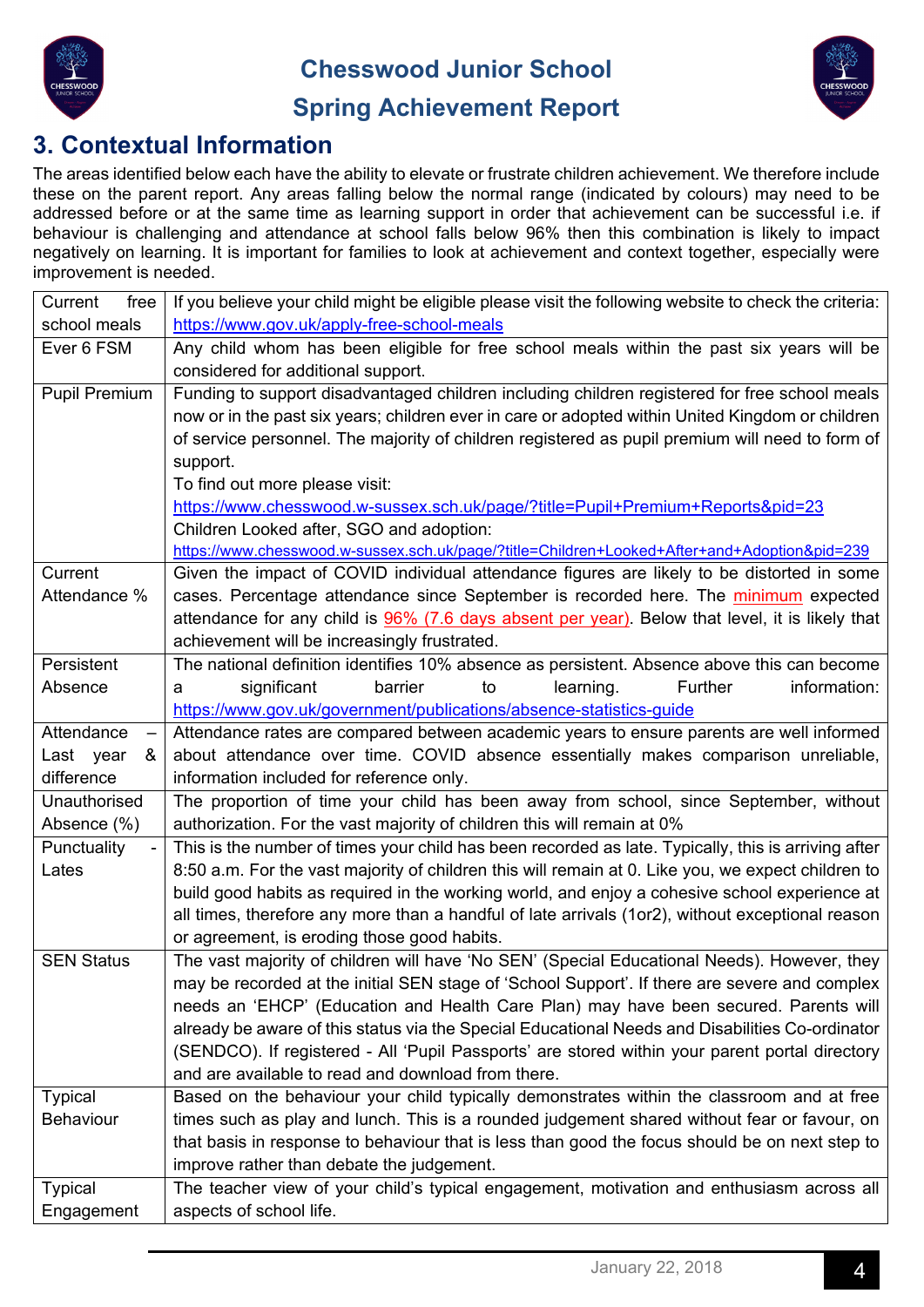



# **Spring Achievement Report**

| Home                                                         | The extent to which home-learning has been completed by the due date over the course of the                                                                                                                                                                                                                                                                                                                                                                                                                                                                                                                                                                                                                                                                                                                   |
|--------------------------------------------------------------|---------------------------------------------------------------------------------------------------------------------------------------------------------------------------------------------------------------------------------------------------------------------------------------------------------------------------------------------------------------------------------------------------------------------------------------------------------------------------------------------------------------------------------------------------------------------------------------------------------------------------------------------------------------------------------------------------------------------------------------------------------------------------------------------------------------|
| Learning                                                     | term and a child has prepared for any weekly test.                                                                                                                                                                                                                                                                                                                                                                                                                                                                                                                                                                                                                                                                                                                                                            |
| <b>Termly Award</b>                                          | Based on the house points awarded in class, children are awarded Gold, Silver or Bronze<br>certificates. At the end of the year any child securing Gold in each term will receive a Platinum<br>award.                                                                                                                                                                                                                                                                                                                                                                                                                                                                                                                                                                                                        |
| First Language                                               | The language identified by parents as the main language spoken at home or the dominant<br>language.                                                                                                                                                                                                                                                                                                                                                                                                                                                                                                                                                                                                                                                                                                           |
| EAL<br>Registration,<br>Proficiency<br>&<br>Progress         | When the first language is not English, schools must assess proficiency against a national<br>scale. Children who are not yet fluent with English will be placed and monitored for<br>development on the EAL register.                                                                                                                                                                                                                                                                                                                                                                                                                                                                                                                                                                                        |
| Friendships                                                  | An observation of friendship stability is included as this is often correlates with learning<br>frustrations. Helping to resolve friendship issues can and does have an impact on a child's<br>attainment.                                                                                                                                                                                                                                                                                                                                                                                                                                                                                                                                                                                                    |
| Pastoral Team<br>Support<br>and<br>impact.                   | From time to time children require support beyond teaching and learning to address their<br>pastoral needs. These needs arise from a wide range of challenges children may have to<br>contend with. When there are significant concerns (safeguarding, domestic violence, divorce,<br>bereavement, school avoidance, long term illness) either, one off or over time, it is likely a child<br>will have some form of support by the pastoral team. Once supported by the pastoral team<br>there will be a judgment regarding impact of that support each term.                                                                                                                                                                                                                                                |
| Playtime<br>arrangements                                     | The overwhelming majority of children play on the main playgrounds with general supervision.<br>However, where individual children present a notable risk to themselves or others they will be<br>placed on the high supervision playground. In doing this, children are support to play,<br>communicate and interact with other children and staff positively. In addition, we also support<br>children on our pastoral [playground who would otherwise be overwhelmed with the noise, and<br>activity on the main playground. In making these arrangements all children have a play<br>experience that is appropriate for them and others. In a small number of cases a child may<br>require 1to1 support to engage in positive play – this will be noted on the report if that<br>arrangement is in place. |
| First<br>Aid,<br>Medical<br>and I<br>health<br>care<br>plans | The frequency a child requires attention from the first aid or medical team is monitored in<br>school. Whilst we fully expect to see most children from time to time due to not feeling well or<br>having an accident, some children visit significantly more. This may indicate a number of things<br>e.g. they are accident prone, or lonely among other things.<br>We note whether a child has a health care plan. Every child that requires routine medication or<br>has a notable medical condition that may require the support of school staff must have a health<br>care plan e.g. any child with asthma.                                                                                                                                                                                             |

# **4. Standardised Scores**

To ensure parents hold a broadest view of their child's achievement we include all test results available over time, outcomes may be a useful starter for discussion of next steps and guidance.

The standard score provides a good view of attainment and progress outcomes for a child's age group. Typically, standardised scores range from 60 to 140. **100 would indicate performance 'as expected' for specific age.** The table below provides a guide to the standard score outcomes (SS) outcomes. It is important to note that large variations from term can and do occur (+/- 10, especially for high scores above 120), the broad pattern over time is the most significant factor and it is important to balance this information with teacher assessment. Each of the tests undertaken by children provides a range of information that helps a teacher and parents review

the 'match' between outcomes in class and what a child is able to do independently under test conditions. Typically, teacher assessment and test outcomes align well but occasionally differences do occur, and some of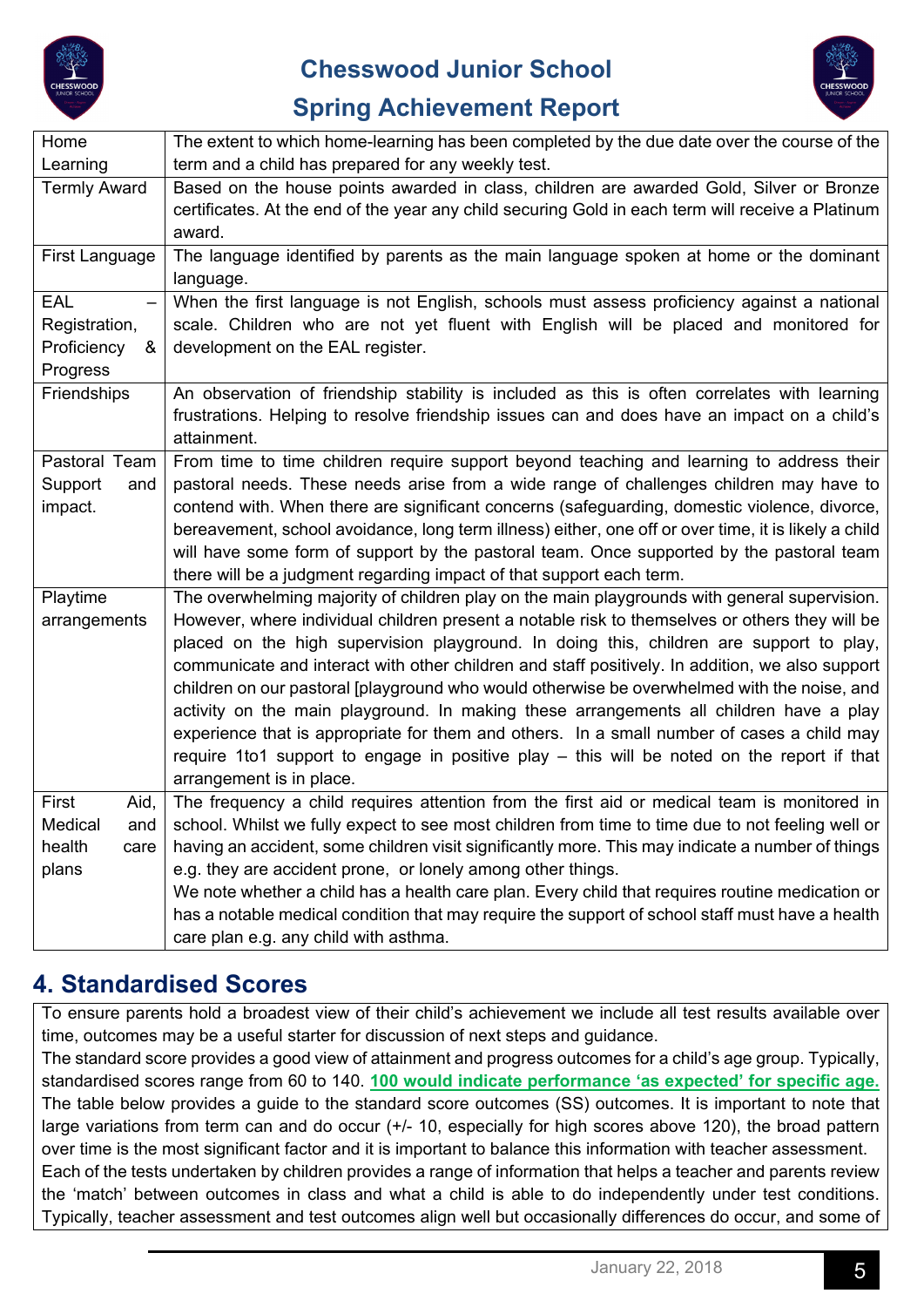



# **Spring Achievement Report**

them may be quite large. Where there is a notable difference, a class teacher will consider factors that may have led to that e.g. unexpected low test score – child may be unduly nervous within test conditions or just had an off day; test outcomes significantly higher than class performance – child may be coasting in class but absorbing information and skills nevertheless.

# **5. Standardised Scores (SS)**

| <b>Below 85</b>                                                                                                                                                                                                                        | $85 - 99$ | $100 - 114$ | 115 and above                                                  |
|----------------------------------------------------------------------------------------------------------------------------------------------------------------------------------------------------------------------------------------|-----------|-------------|----------------------------------------------------------------|
| Increasingly below and well below $\vert$ Achievement in line $\vert$ Achievement above $\vert$ Increasingly above and well<br>(<75) achievement expected for but likely to be below but in line with typical above (>125) achievement |           |             |                                                                |
| age. Registration for special expectations for age. expectations for age typical for age<br>educational<br>needs<br>be<br>will<br>considered at this stage.                                                                            |           | for meeting | 100 is the threshold 120 is the threshold for<br>greater depth |

# **6. Target Estimates**

| Target           | A target estimate is determined for a child based on a wide range of information available.            |
|------------------|--------------------------------------------------------------------------------------------------------|
| <b>Estimates</b> | Targets are set for reading, writing and maths using both infant school and test outcomes at           |
|                  | Chesswood Junior School. The targets represent a realistic challenge.                                  |
|                  | The targets for reading, writing and maths are then combined to give and overall estimate for          |
|                  | the main measure used by the Department for Education on primary age children. Target                  |
|                  | estimates will be one of 'below' (minimum SS 75), 'working towards' (minimum SS 85) 'meet'             |
|                  | (minimum SS 100) or above age-related expectations (minimum SS 120).                                   |
|                  | The target estimates can change overtime it may be revised upwards or downwards based on               |
|                  | the information available. The future is not fixed, disappointment with current achievement may        |
|                  | be a huge motivator to address achievement going forwards, equally overconfidence with                 |
|                  | current attainment may lead to lower effort and resulting fall in attainment.                          |
|                  | It is important to note the fundamental importance of the target estimates and how carefully and       |
|                  | seriously we take the setting of these. Most children will have an estimate to meet or exceed          |
|                  | age related expectations but will need to sustain good learning and engagement to either reach         |
|                  | the initial target or secure an uplift in the expected target. Where targets estimates indicate a      |
|                  | child will be working towards or below; significant thought will have been given $-$ as that           |
|                  | assumes that whatever school professionals, the family and the child can provide, it is unlikely       |
|                  | to be sufficient to meet or exceed age related expectations, based on current information and          |
|                  | the finite resources available. Therefore, without accelerated progress overtime, they then            |
|                  | cannot catch up and will not be fully ready for the demands of secondary school. This is one of        |
|                  | the key drivers for the school reports being so transparent, in order that each family can work        |
|                  | in close partnership with school professionals to accelerate the progress wherever possible and        |
|                  | at the earliest stage possible.                                                                        |
|                  | Where it is possible that a child may meet or be above age-related expectations (ARE) but it is        |
|                  | likely to require considerable challenge; the term 'challenge' is indicated. Professionals, parents    |
|                  | and children, if working as a strong partnership and conditions for learning are particularly good,    |
|                  | may secure these higher levels but it is highly likely to be a persistent challenge for all – anything |
|                  | less is likely to lead to the target being missed                                                      |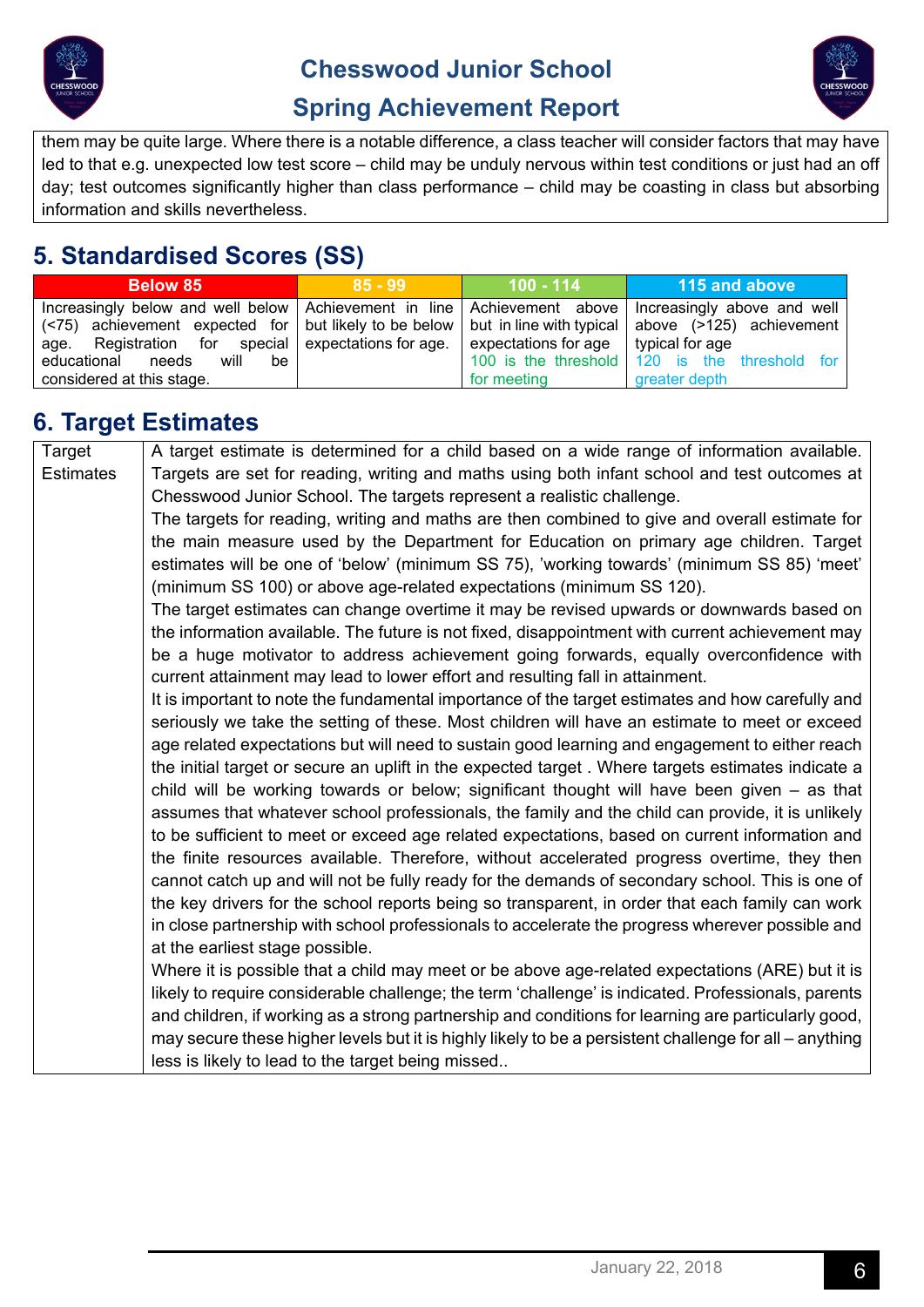

Summary

**Chesswood Junior School** 



# **Spring Achievement Report**

# **7. Achievement (Attainment and Progress Summary)**

Attainment & Progress There are a number of perspectives on how successful a child's achievement is. Each perspective can provide a slightly better or worse view.

#### *Attainment*

Attainment is where a child is currently at (test or teacher assessment) regardless of how much progress has been made over time i.e. a child may be currently meeting age related expectations – which is good. However, if they previously where working above age related expectations their progress will have stalled. Therefore, attainment + progress must be considered together to give a rounded judgement of achievement.

#### *Progress*

Progress is the improvement or otherwise overtime. A child may be make great progress in one timeframe, whilst considering a longer time frame they may be making outstanding progress. At Chesswood we consider two timeframes for progress.

- 1. The progress, from the end of key stage one (infant school) to the current term
- 2. The progress during the academic year from the summer outcomes of the previous year.

To maintain the same standardized score each term and year indicates good progress, as the tests assess the expectations for each year group. So 100 in Year 4 and Year 5 indicates good progress and that the child was meeting demands in Y4 as expected and is now meeting demands similarly in Y5. A move from 100 to 105 indicates strong progress (although this will need to be sustained rather than taking a single test). Equally a fall from 100 to 95 indicates progress to be below expectations. Again, one test outcome is NOT sufficient as the child may have had an off day.

In order of importance for families:

- 1. Is child meeting their target? If YES, and as the target will always be a challenge, this should be considered to be good.
- 2. Is progress over time indicating that the child is broadly posting the same standardized score (see example above)
	- a. If YES and child is meeting target then keep up the good work
	- b. If YES, but the target is below meeting, then continued challenge is required to narrow the gap between child's attainment and age expected attainment
	- c. If no, and child is meeting target then reflect on any aspects that could be adjusted to return to good progress
	- d. If no, and child is close to or has fallen below the target then this should be prioritized by all immediately, considering factors that may be affecting progress and the next steps that could be taken by the child, the family and the school to accelerate once again.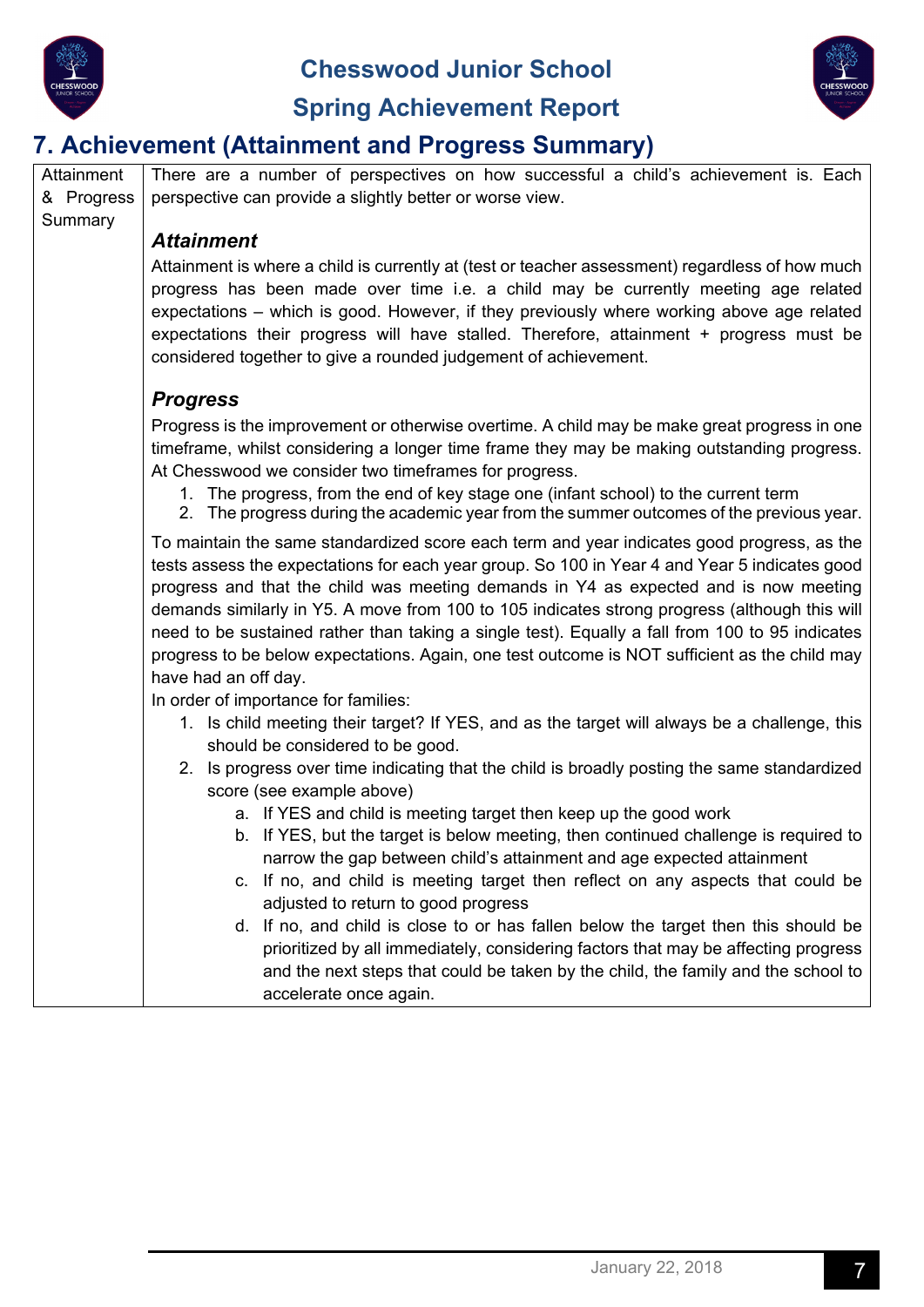





# **Spring Achievement Report**

# **8. Report Guidance – Target estimate, attainment and progress**

The example below from the parent report provides a brief guide to interpret a child's attainment in reading, writing (Grammar Punctuation and Spelling GPS) and maths. The top part of the table seeks to compare current attainment with personal best and the lowest performance whilst at Chesswood. The lower part of the table communicates the actual standardised scores and the progress from the start of the academic year and from the end of Year 2, key stage 1, infant school. Make no mistake the tests and the test outcomes are overwhelmingly accurate and provide vital information for professionals and families. The data DOES NOT provide the reason for the performance , it simply, and critically, allows everyone to look for priorities for improvement; identify these, reflect on the factors influencing performance and consider next steps.

| Reading, Writing (GPS) and Maths Relative Attainment Summary |                            |                                                                  |                                 |                                                          |  |
|--------------------------------------------------------------|----------------------------|------------------------------------------------------------------|---------------------------------|----------------------------------------------------------|--|
| Reading Target Estimate                                      | <b>GPS Target Estimate</b> |                                                                  | <b>Maths Target Estimate</b>    |                                                          |  |
| Meet age related expectations                                | Working towards age        |                                                                  | Meet age related expectations - |                                                          |  |
|                                                              |                            | related expectations                                             |                                 | Challenge                                                |  |
| <b>Reading Attainment</b>                                    |                            | <b>GPS Attainment</b>                                            |                                 | <b>Maths Attainment</b>                                  |  |
| <b>Exceptionally Above</b>                                   |                            |                                                                  |                                 |                                                          |  |
| Target $> +25$<br><b>Significantly Above</b>                 |                            |                                                                  |                                 |                                                          |  |
| Target $<+15$                                                |                            |                                                                  |                                 |                                                          |  |
| Notably Above Target                                         |                            |                                                                  | ersonal                         |                                                          |  |
| $> +5$                                                       |                            | Maths target estimate $-$ it is                                  |                                 | Currently working at personal best                       |  |
| <b>Marginally Above</b>                                      |                            | expected to be a challenge for<br>the child to meet. Child is    | :nt                             |                                                          |  |
| Target $>0$                                                  |                            | working at personal best (at                                     |                                 |                                                          |  |
| In line with target<br>$estimate = 0$                        |                            | CJS) and this is above their                                     |                                 |                                                          |  |
| <b>Marginally Below</b>                                      |                            | target. The child's previous                                     |                                 |                                                          |  |
| Target $>2$                                                  |                            | lowest attainment is far below<br>the current.                   |                                 |                                                          |  |
| <b>Notably Below Target</b>                                  |                            |                                                                  |                                 |                                                          |  |
| $> -5$                                                       |                            | <b>GREAT ACHIEVEMENT!</b>                                        |                                 |                                                          |  |
| <b>Significantly Below</b><br>Target $> -15$                 |                            |                                                                  |                                 | Lowest attainment                                        |  |
| <b>Exceptionally Below</b>                                   |                            |                                                                  |                                 |                                                          |  |
| Target $\leq -15$                                            |                            |                                                                  |                                 |                                                          |  |
|                                                              |                            |                                                                  |                                 | <b>Most Recent Test Attainment - Standardised Scores</b> |  |
| Standardised                                                 | Reading                    | <b>GPS</b>                                                       |                                 | <b>Maths</b>                                             |  |
| Scores (SS)                                                  |                            |                                                                  |                                 |                                                          |  |
| Starting SS This                                             |                            |                                                                  |                                 | 91                                                       |  |
| academic year                                                |                            |                                                                  |                                 |                                                          |  |
| Progress from                                                |                            | Maths attainment at the start of<br>the year was below 100 and a |                                 | <b>Very Strong</b>                                       |  |
| start of year                                                |                            | concern given previous highs.                                    |                                 |                                                          |  |
| <b>Current SS</b>                                            |                            | Progress in year to personal                                     |                                 | 107                                                      |  |
| Minimum Target                                               |                            | best is very strong. However,                                    |                                 | 100                                                      |  |
| SS                                                           |                            | even though the target is now<br>being met comfortably - taking  |                                 |                                                          |  |
| <b>Highest SS</b>                                            |                            | the next steps to meet and                                       |                                 | 107                                                      |  |
| Lowest SS                                                    |                            | exceed the high from KS1                                         |                                 | 91                                                       |  |
| Average SS                                                   |                            | (infant school) will be the                                      |                                 | 98                                                       |  |
| KS1@                                                         |                            | challenge                                                        |                                 | 114                                                      |  |
| Progress from                                                |                            |                                                                  |                                 | <b>Below</b>                                             |  |
| KS1                                                          |                            |                                                                  |                                 |                                                          |  |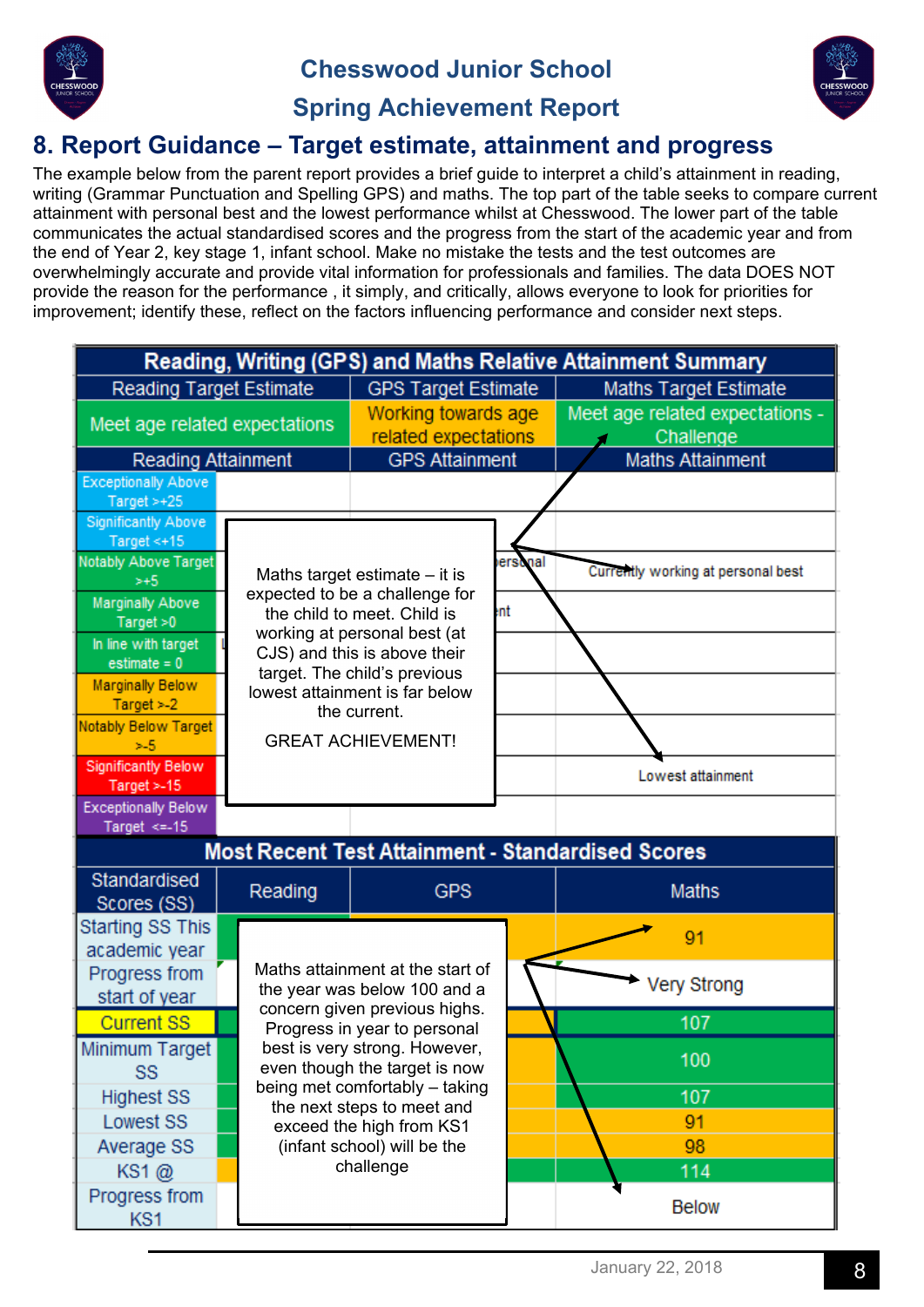

**Chesswood Junior School Spring Achievement Report** 



# **9. Summative Assessment**

#### *9.1. Test Outcomes*

|                                                        | The following test programme is in place at Chesswood: |                                                    |                                                                    |                   |  |  |
|--------------------------------------------------------|--------------------------------------------------------|----------------------------------------------------|--------------------------------------------------------------------|-------------------|--|--|
| Test                                                   | <b>Method</b>                                          | <b>Focus</b>                                       | Frequency                                                          | <b>Year Group</b> |  |  |
| <b>Star Reader Test</b>                                | Online                                                 | Reading comprehension                              | Termly (Y3 complete<br>'starting points' 3rd<br>week of September) | $Y3-6$            |  |  |
| <b>NFER Spelling Test</b>                              | Paper                                                  | Spelling – year group focus                        | Termly(Y3 complete<br>'starting points' 3rd<br>week of September)  | $Y3-5$<br>Not Y6  |  |  |
| <b>NFER</b><br>&<br>Grammar<br><b>Punctuation Test</b> | Paper                                                  | Grammar and punctuation -<br>year group focus      | Termly(Y3 complete<br>'starting points' 3rd<br>week of September)  | $Y3-5$<br>Not Y6  |  |  |
| <b>PUMA Maths</b>                                      | Paper                                                  | Maths<br>related<br>termly<br>to<br>teaching units | Termly (Y3 complete<br>'starting points' 3rd<br>week of September) | $Y3-6$            |  |  |

# **10. Reading, writing and maths combined**

| Subjects | The reading, writing and maths (RWM) measure is the key national measure for all children. It       |
|----------|-----------------------------------------------------------------------------------------------------|
| secured  | is important as it confirms the extent to which children have secured the broad range of skills     |
|          | necessary to be successful at secondary school. The target for all children is to secure 3          |
|          | subjects – nationally 2019 65% children in England secured this outcome. The RWM outcome            |
|          | is determined separately by both teacher assessment $(TA - \text{see more about this below})$ and   |
|          | tests. It is possible that the TA and test outcomes will be different – where this is the case an   |
|          | initial discussion with the class teacher would be appropriate. At the end of year 6 RWM is         |
|          | measured by the reading and maths test combined with the writing teacher assessment – for           |
|          | consistency we use this calculation in all year groups.                                             |
|          | When a child is working above age related expectations (ARE) in all three subjects, they will be    |
|          | considered to be working above ARE as a combined measure $-\omega$ 10% of pupils reach this         |
|          | standard nationally.                                                                                |
| Outcome  | Securing 3 subjects would meet age related expectations (ARE), anything less than that would        |
|          | be 'Below ARE'. Where the outcome is 'Below ARE' it is important for parents to understand          |
|          | how far below the met threshold their child is. Parents will then be in a position to provide       |
|          | effective additional support at home, in any given subject. It is possible not to be working at     |
|          | 'Age related expectations' in any subject but be very close in all three; equally it is possible to |
|          | secure two subjects but remain significantly below age related expectations in one area. Armed      |
|          | with this knowledge, parents can use their finite time, available at home, to supplement learning   |
|          | at school with the greatest effect. By looking in more detail at each of the reading, writing and   |
|          | maths sections more detailed information is available to support this process. The number of        |
|          | subjects secured above age related expectations is also recorded to ensure the high                 |
|          | expectations are also known and monitored by all.                                                   |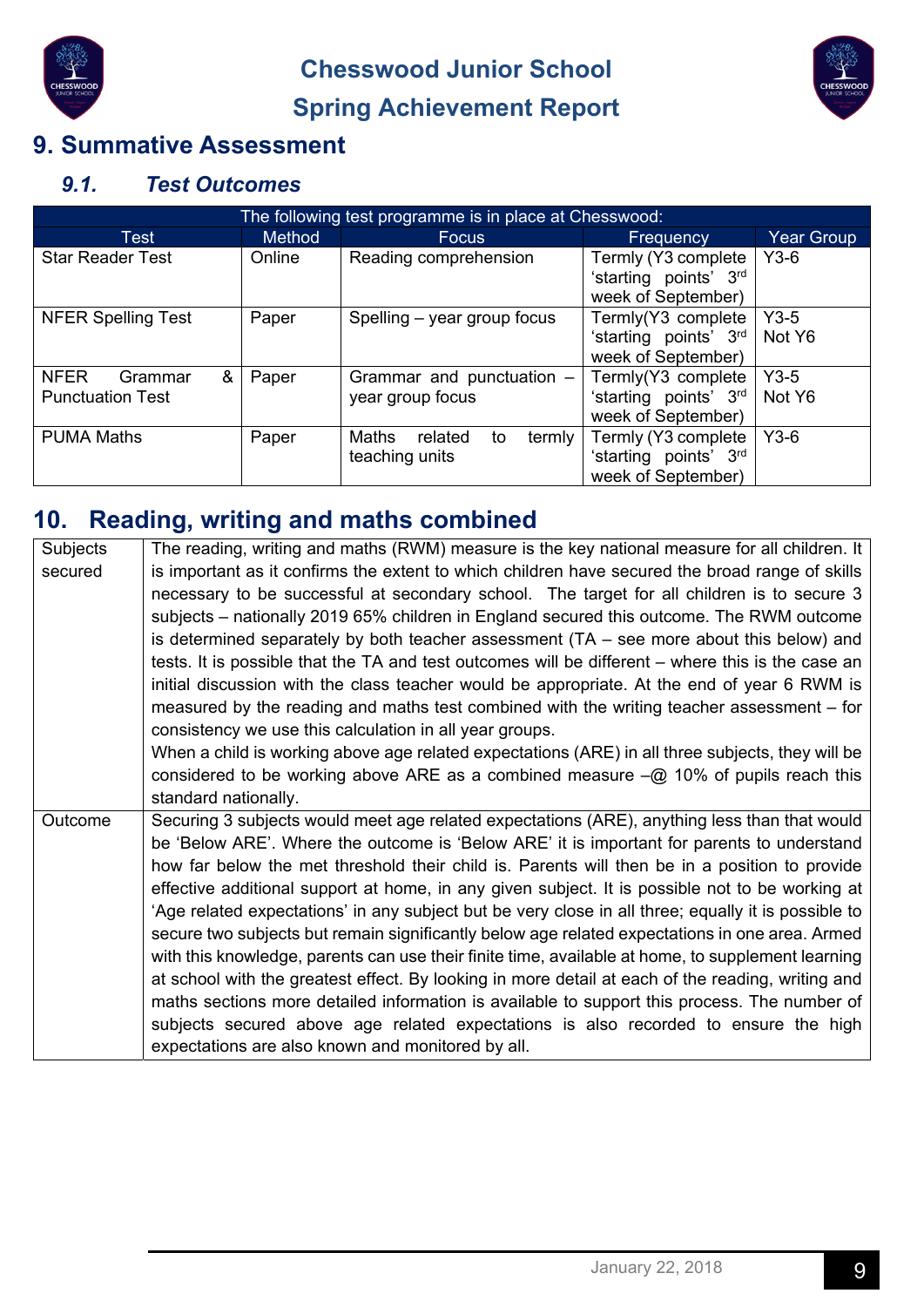



# **Spring Achievement Report**

| 10.1. | <b>Teacher Assessment</b> |
|-------|---------------------------|
|-------|---------------------------|

|                 | This applies to reading, writing and maths report sections in full. We do not undertake tutorials in science. |  |  |
|-----------------|---------------------------------------------------------------------------------------------------------------|--|--|
| Attainment      | For each of reading, writing, maths and science the class teacher has identified outcomes from                |  |  |
|                 | the term (where is the child's learning at this moment) in relation to 'age related expectations'.            |  |  |
|                 | information<br>further<br>refer<br>national<br>curriculum<br>For<br>the<br>to                                 |  |  |
|                 | https://www.gov.uk/government/collections/national-curriculum.                                                |  |  |
| Engagement      | Your child's class teacher has considered and reported the extent your child is typically engaged             |  |  |
|                 | within a specific subject area – remain on task; demonstrate resilience and independence in the               |  |  |
|                 | face of 'age related expectations'. With higher engagement and determination, over time, a child              |  |  |
|                 | often develops confidence and supports their chances of 'strong' progress.                                    |  |  |
| <b>Tutorial</b> | Chesswood has chosen to use a substantial proportion of pupil premium funds to allow children's               |  |  |
| <b>Outcomes</b> | class teachers to undertake tutorial sessions with small groups of eligible children each week. If            |  |  |
|                 | your child has had tutorial support, the impact of the tutorial is noted as judged by your child's            |  |  |
|                 | class teacher. Prior to the start of the programme you should have received a letter detailing the            |  |  |
|                 | arrangements for this. Where arrangements allow, children not registered for pupil premium may                |  |  |
|                 | also included within the support program. The number of half-termly programs and average                      |  |  |
|                 | outcome is recorded on the report.                                                                            |  |  |

# *10.2. Reading - Accelerated Reader*

| Overview | Every term, children undertake the 'Accelerated Reader' reading assessment (Star Reader). As         |
|----------|------------------------------------------------------------------------------------------------------|
|          | a result, children secure a standard score (see above); they also secure a reading zone.             |
|          | The reading zone is a broad guide to help children and parent select books that would be             |
|          | appropriately challenging for them (lower and upper reading zone). Class teachers double check       |
|          | the extent to which the test outcome fits with their knowledge of a child's current reading ability  |
|          | and will adjust reading zones if they believe the challenge is not appropriate – they continue to    |
|          | do this during the term. You should check your child is reading books within the reading zone        |
|          | identified (the spine of almost all fiction books from school have the AR level e.g. 2.6, 6.4.).     |
|          | Please contact your child's teacher if you believe challenge levels or book selection is not         |
|          | accurate a good partnership is vital for reading. You are also very welcome to pop into school       |
|          | with your child to select reading books before or after school until 4:30 p.m., we intend to operate |
|          | in a similar way to a public library. We strongly advise all children in Y3-6 with a standard score  |
|          | below 120 to select books from the school library as their core reading diet. They can then          |
|          | undertake the AR quiz enabling school professionals to monitor and intervene more effectively.       |
| AR Quiz  | When your child has read a book they will typically complete a quiz. If they answer the defined      |
|          | proportion of questions correctly they will pass the test – the quiz pass rate is recorded for your  |
|          | information (typically over time the target is 85% so they need a good understanding of the book     |
|          | to pass!). This is important as it provides a good guide to whether your child has broadly           |
|          | understood the reading material sufficiently and the books are providing appropriate challenge.      |
|          | Where a child is undertaking substantially more quizzes than they are passing then the parent        |
|          | and the class teacher are alerted within the report - initially a conversation about reading the     |
|          | whole book, a book of an appropriate length and a book within the suggested reading range as         |
|          | appropriate.                                                                                         |
|          | When a quiz has been completed successfully, the number of words in the book are banked and          |
|          | this forms part of the school 'Jedi' award system. A child's word count is included in the report    |
|          | alongside their current Jedi Status.                                                                 |
|          | For year 4-6 children we include the word count from the previous academic year to promote           |
|          | sustained and improving reading volume. We advise reading for a minimum of 30 minutes, at            |